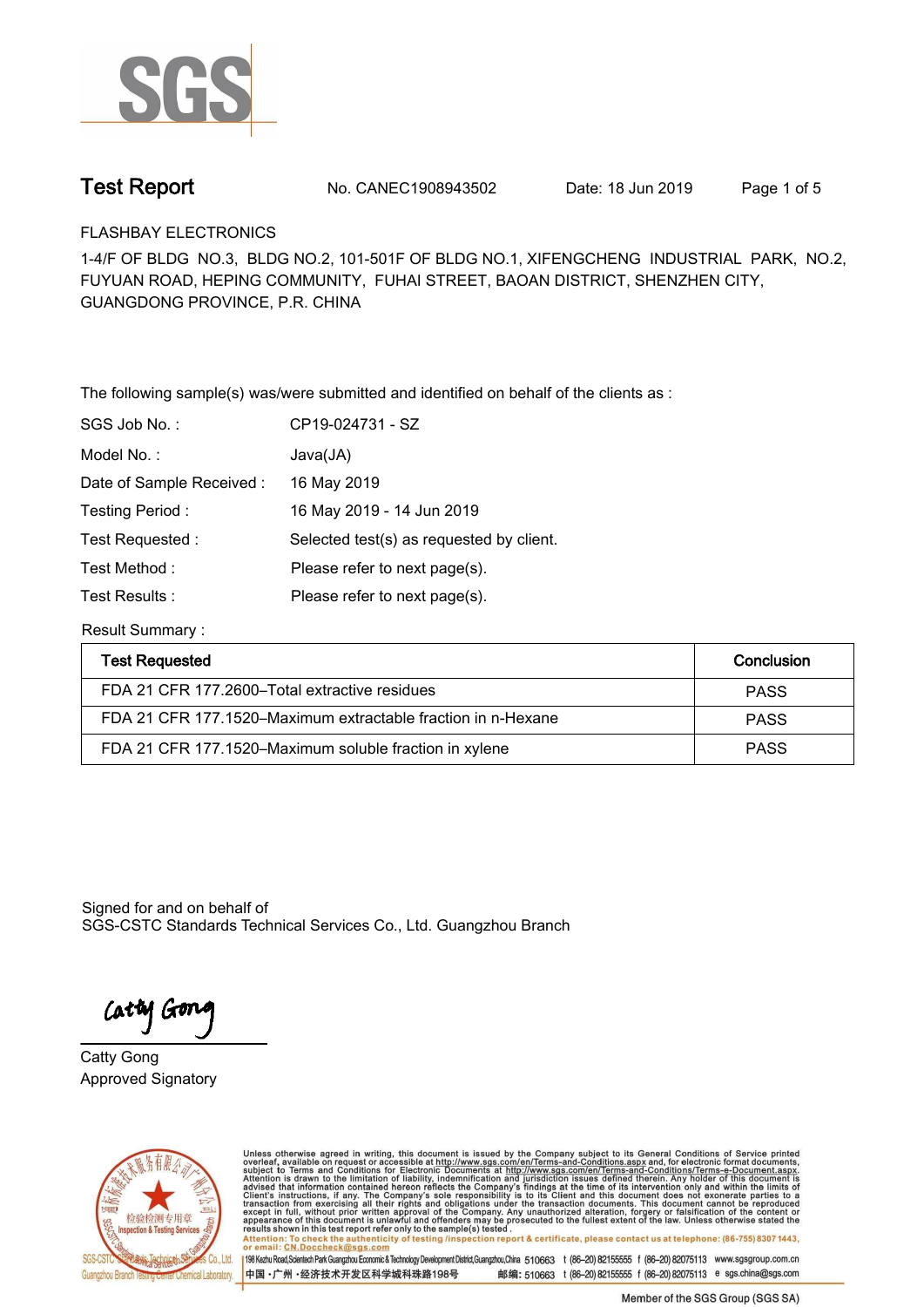

**Test Report. No. CANEC1908943502 Date: 18 Jun 2019. Page 2 of 5.**

**Test Results :.**

**Test Part Description :.**

| Specimen No.    | SGS Sample ID    | <b>Description</b>                | Material<br>(claimed by the client) |
|-----------------|------------------|-----------------------------------|-------------------------------------|
| SN <sub>1</sub> | CAN19-089435.002 | White material 2#                 | Silicone                            |
| SN <sub>2</sub> | CAN19-089435.003 | Colorless translucent material 3# | Silicone                            |
| SN <sub>3</sub> | CAN19-089435.004 | White plastic 1#                  | PP                                  |
|                 |                  |                                   |                                     |

# **FDA 21 CFR 177.2600–Total extractive residues.**

**Test Method :. With reference to US FDA 21 CFR 177.2600..**

| Simulant Used                | <b>Time</b> | Temperature           | Max. Permissible<br>Limit | Result of 002     | Comment     |
|------------------------------|-------------|-----------------------|---------------------------|-------------------|-------------|
| Distilled Water              | 7.0hr(s)    | Reflux<br>temperature | 20mg/sq. in               | $<$ 0.5mg/sq. in  | <b>PASS</b> |
| <b>Succeeding Extraction</b> | 2.0hr(s)    | Reflux<br>temperature | $1mg/sq.$ in              | $< 0.5$ mg/sq. in | <b>PASS</b> |
| <b>Simulant Used</b>         |             |                       |                           |                   |             |
|                              | Time        | Temperature           | Max. Permissible<br>Limit | Result of 003     | Comment     |
| Distilled Water              | 7.0hr(s)    | Reflux<br>temperature | 20mg/sq. in               | $< 0.5$ mg/sq. in | <b>PASS</b> |

# **Notes :.**

**mg/inch²= milligram per square inch.**

## **FDA 21 CFR 177.1520–Maximum extractable fraction in n-Hexane.**

**Test Method :. With reference to US FDA 21 CFR 177.1520 d(3)(ii)..**

| Simulant Used | <b>Time</b> | Temperature    | Max. Permissible | Result of 004 | Comment     |
|---------------|-------------|----------------|------------------|---------------|-------------|
|               |             |                | <u>Limit</u>     |               |             |
| n-Hexane      | 2hr(s)      | $50^{\circ}$ C | $5.5\%$ (w/w)    | $.0\%$ (w/w)  | <b>PASS</b> |

## **Notes :.**

**%w/w = percentage of weight by weight.**



Unless otherwise agreed in writing, this document is issued by the Company subject to its General Conditions of Service printed<br>overleaf, available on request or accessible at http://www.sgs.com/en/Terms-and-Conditions.asp results shown in this test report refer only to the sample(s) tested .<br>Attention: To check the authenticity of testing /inspection report & certificate, please contact us at telephone: (86-755) 8307 1443,<br>or email: <u>CN.Doc</u> 198 Kezhu Road,Scientech Park Guangzhou Economic & Technology Development District,Guangzhou,China 510663 t (86-20) 82155555 f (86-20) 82075113 www.sgsgroup.com.cn

中国·广州·经济技术开发区科学城科珠路198号 邮编: 510663 t (86-20) 82155555 f (86-20) 82075113 e sgs.china@sgs.com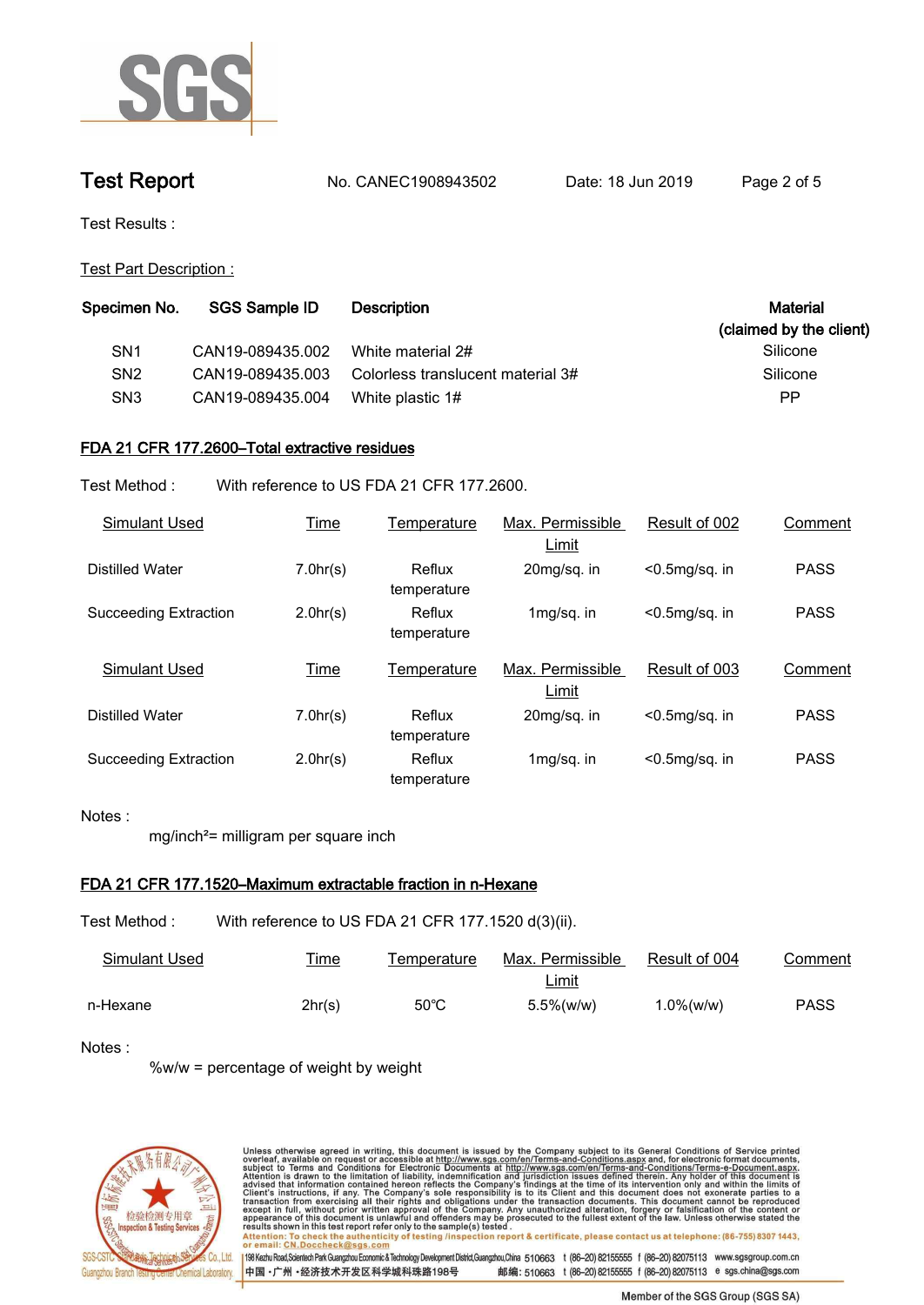

# **FDA 21 CFR 177.1520–Maximum soluble fraction in xylene.**

Test Method : With reference to US FDA 21 CFR 177.1520 d(4)(ii).

| Test Item(s)               | <u>Limit</u> | Unit         | <u>MDL</u> | 004         |
|----------------------------|--------------|--------------|------------|-------------|
| Soluble fraction in Xylene | 30           | %(w/w) $0.5$ |            | 23.5        |
| Comment                    |              |              |            | <b>PASS</b> |

**Notes :.**

**%w/w = percentage of weight by weight.**



Unless otherwise agreed in writing, this document is issued by the Company subject to its General Conditions of Service printed<br>overleaf, available on request or accessible at http://www.sgs.com/en/Terms-and-Conditions.asp results shown in this test report refer only to the sample(s) tested .<br>Attention: To check the authenticity of testing /inspection report & certificate, please contact us at telephone: (86-755) 8307 1443,<br>or email: <u>CN.Doc</u>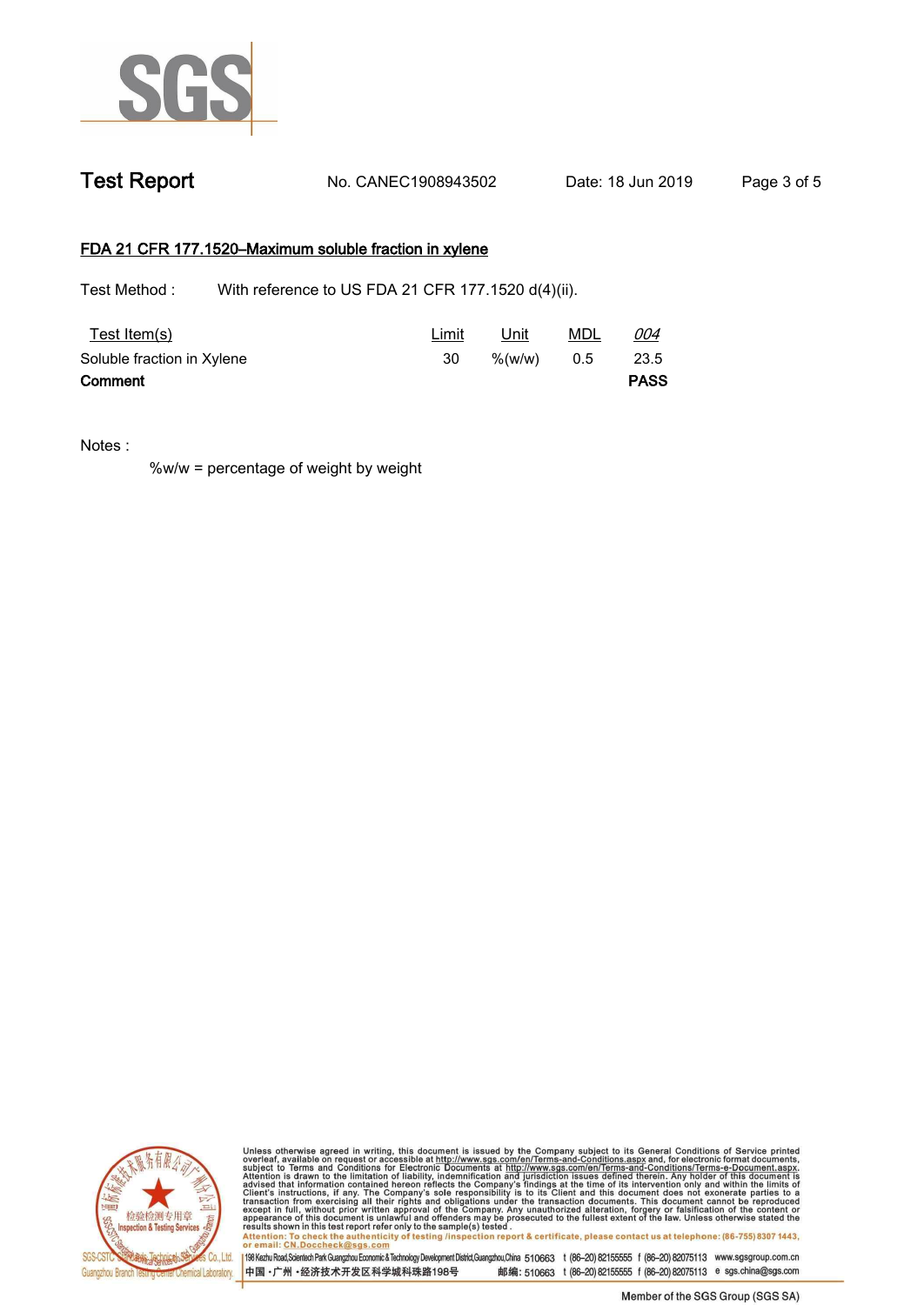

**Test Report. No. CANEC1908943502 Date: 18 Jun 2019. Page 4 of 5.**

**Sample photo:.**





Unless otherwise agreed in writing, this document is issued by the Company subject to its General Conditions of Service printed<br>overleaf, available on request or accessible at http://www.sgs.com/en/Terms-and-Conditions.asp results shown in this test report refer only to the sample(s) tested .<br>Attention: To check the authenticity of testing /inspection report & certificate, please contact us at telephone: (86-755) 8307 1443,<br>or email: <u>CN.Doc</u>